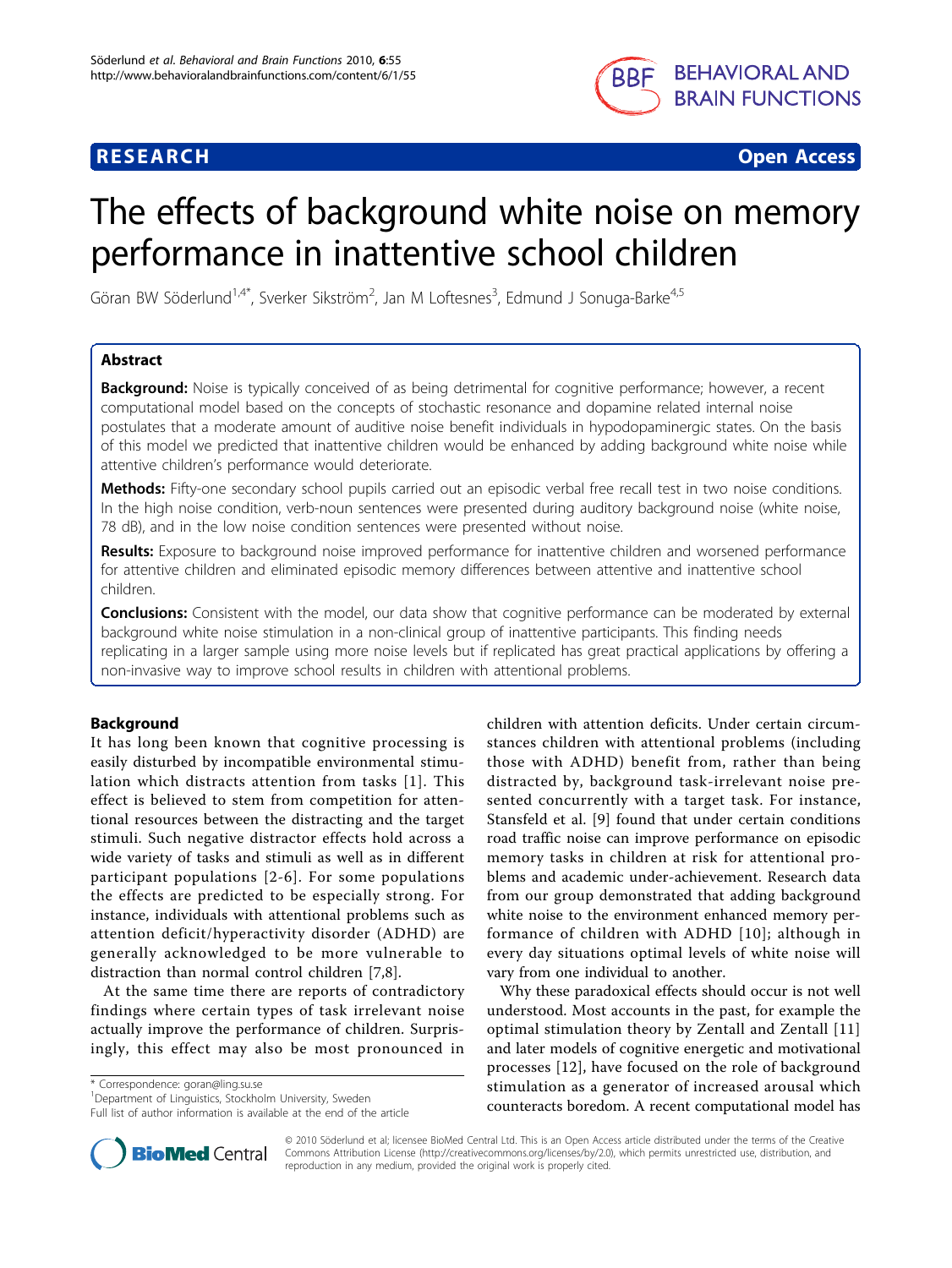attempted to explain these positive effects of background noise on performance in a different way [\[13\]](#page-7-0). This model combines two factors: It explains (i) how noise enhances attention and performance in general by the concept of stochastic resonance (SR) and (ii) why there are individual differences in the way noise affects the brain by a model of individual differences in dopamine.

#### Stochastic Resonance - how noise strengthens the signal

SR or noise-improved signaling is a well-established phenomenon across a range of experimental settings; SR exists in any threshold-based system with noise that requires a threshold to be passed before a signal is registered. SR can be observed in nature in any non-linear dynamic system, which is not working at its optimum level, in particular SR has been found in the nervous system. The simplest examples of an SR-related benefit can be seen in the detection of sensory signals. When a weak signal (e.g. a tone stimulus) is presented below the hearing threshold it becomes detectable when random or white noise is added to the signal. In essence, this account proposes that the additional variability provided by the noise interacts with the weak signal pushing it above the detection threshold, see review in [\[14\]](#page-7-0). For instance, SR has been found in several modalities; audition [[15](#page-7-0)], vision [[16\]](#page-8-0), and touch [[17](#page-8-0)] where stochastic noise improves sensory discriminability. Recently SR has been shown to work across modalities, for example when auditory noise improves visual signal detection [[18\]](#page-8-0). Most SR studies have used perception tasks, requiring the detection of weak peripheral sensory inputs. Few studies have examined how noise influences cognitive performance. Recent empirical evidence suggests that SR can also improve central processing and cognitive performance. For example, SR has been found in cognitive tasks where auditory noise improved the speed of arithmetic computations [[19](#page-8-0)] and recall on visual memory tasks [[20\]](#page-8-0). Thus, adding noise to the input of the information processing system can increase its signal-to-noise output. SR is usually quantified by plotting detection, or cognitive performance, as a function of noise intensity. This relationship follows an inverted U-curve function, where performance peaks at a moderate noise level. That is, moderate noise is beneficial for performance whereas too little, or too much, noise attenuates performance. For extensive reviews on the influence of noise on the nervous system the reader is referred to recent reviews [[14](#page-7-0)[,21](#page-8-0)]. Also detrimental effects of noise on the nervous system and in particular on speech processing are reported in a recent review [\[22\]](#page-8-0).

#### Individual differences in the SR effect

The novel aspect of the proposed framework is that the SR phenomena differs between individuals and these

differences are linked to attention ability and neurotransmission in the brain in such way that inattentive persons need more external noise for a proper cognitive functioning. In the model dopamine is the crucial neurotransmitter. This is because it modulates the neural cell's responses to the environment and determines the probability that it will fire following the presentation of a stimulus [[23\]](#page-8-0). Alterations in dopamine function are related to individual differences in attention [\[24,25\]](#page-8-0), cognition [\[26\]](#page-8-0) and motivated behavior [[27,28\]](#page-8-0). Dopamine release has both tonic (background levels) and phasic (response to specific environmental events) components regulated by different brain regions [[29,30\]](#page-8-0). Tonic dopamine levels are suggested to modulate the phasic reactivity; a low tonic level increases stimulus dependent phasic release, and the opposite, a high tonic level suppresses phasic release [[31](#page-8-0)]. Low tonic levels cause neural instability associated with cognitive symptoms such as failure to sustain attention [\[32\]](#page-8-0). The hypodopaminergic state in ADHD is distinguished by low tonic dopamine levels leading to excessive reactivity to environmental stimulation [[33,34\]](#page-8-0). If the firing probability or gain parameter is low, neurons will fire at random yielding poor cognitive performance. If the gain parameter is high there will be cognitive stability and thus high performance. This responsiveness of neurons is modulated via dopamine that enhances the differentiation between efferent firing and afferent external stimulation. It has been shown recently that neural noise related to dopamine tone is an integral part of interneuronal communication and that a sufficient level of noise may be necessary for normal function in the nervous system [[21](#page-8-0),[35\]](#page-8-0), through the process of SR. That is, there exists both external noise - outside of the nervous system - and neural noise (related to dopamine tone) inside the system.

The moderate brain arousal model (MBA) [\[13](#page-7-0)], upon which the current study is based, is a neurocomputational model that relies on classic conditions for stochastic resonance and the modulating properties of dopamine-related gain and neural noise in determining neural responsivity. It suggests that the hypodopaminergic brain need higher input noise to function to its full potential. Thus the model suggests that external white noise could compensate for behavioral dysfunction connected to conditions caused by impaired dopamine transmission. Accordingly, ADHD children or low attentive children more generally have a low gain parameter owing to low levels of baseline dopamine neuron firing. Neurocomputationally the MBA model shows that more external environmental noise is required for optimal performance in cognitive tasks for such low gain "individuals" compared to high gain "individuals". Accordingly, external noise, it is predicted by the model" will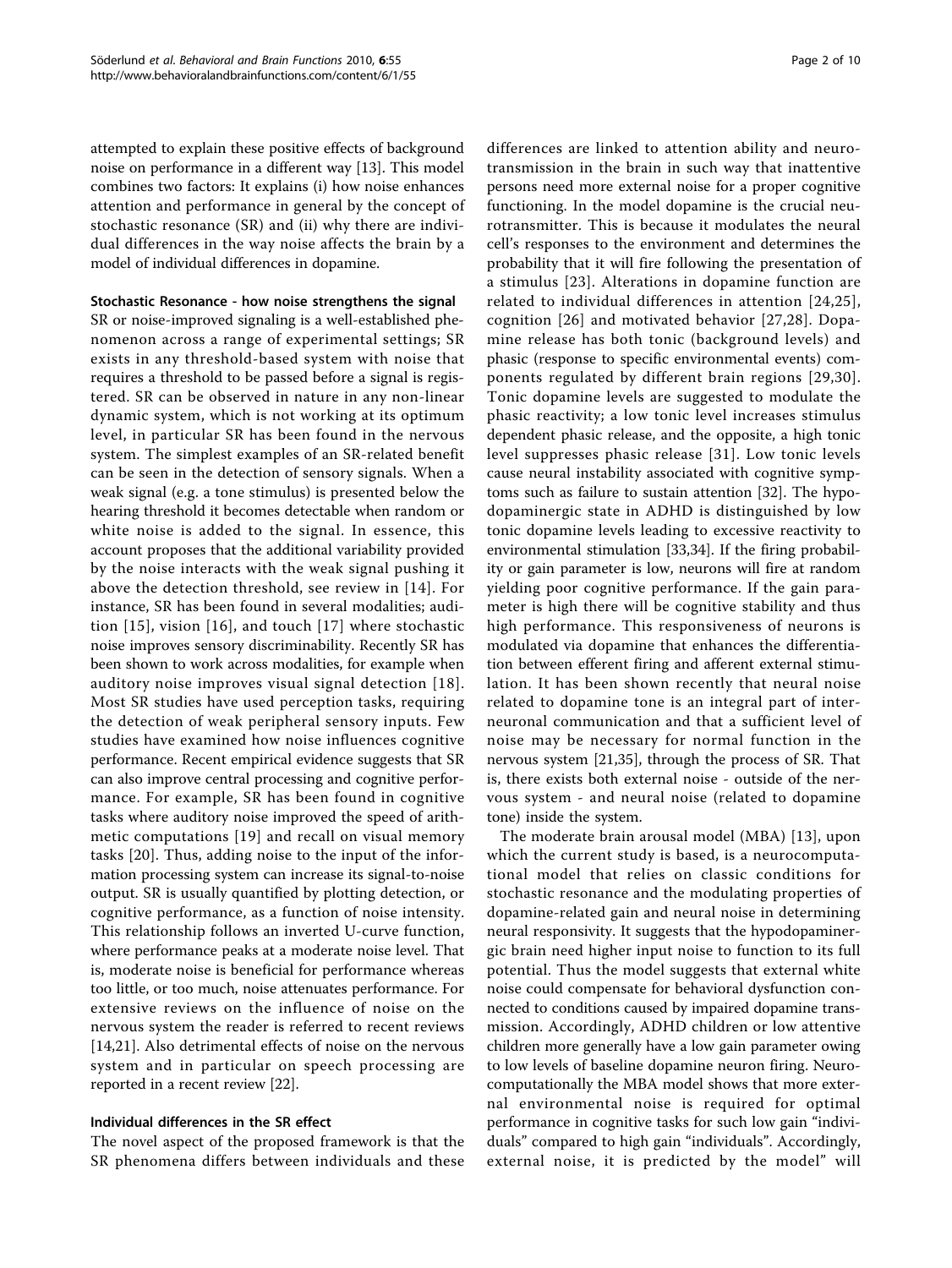compensate for reduced neural background activity in ADHD. That is to say that increased levels of external auditive noise can activate internal noise and restore the activity level. Further, given the inverted U function that operates in relation to noise and performance in SR, the MBA model also predicts that levels of background noise that might be beneficial for ADHD children would be detrimental for those with normal attention. Crucially, the beneficial effects are not specific to ADHD (Figure 1): they are also found in dopamine-related neurodegenerative disorders such as: akinesia [[36\]](#page-8-0), Parkinson's disease [[37](#page-8-0)] and in aging [[38](#page-8-0)]. These effects have been modeled in terms of age dependent dopamine loss [\[39](#page-8-0)].

In this paper we investigate, for the first time, how noise influences cognitive performance in a normal, nonclinical, group of children that differ from each other in their attentional abilities. Recent evidence suggests that dopamine plays a role in attention also in non-clinical groups. When a visual orienting task was used to study a normal group of children, it was found that those children who were homozygous for alleles influencing dopamine transportation displayed inattention on left-hand sided stimuli, whereas those who were heterozygotes did not [[40](#page-8-0)]. The response to amphetamine has also been found to be influenced by genetic factors; it depends on the functional polymorphisms of the Catechol O-methyltranserase (COMT) gene in a normal population of humans. Mattay et al. [[41\]](#page-8-0) found that amphetamine enhanced prefrontal efficiency measured by fMRI for the val/val (high DA metabolism) genotype, whereas met/ met (low DA metabolism), had no such effect on low to medium workload, and decreased efficiency on high workload tasks. Furthermore, preservations errors were decreased by amphetamine in the val/val, but not the met/met groups, in a Wisconsin Card Sorting Test (WCST). In another study on healthy controls by Mattay et al. [[42\]](#page-8-0) dextroamphetamine was found to increase N-back working memory performance in group with low baseline working-memory capacity, whereas the performance worsened in a group with high baseline performance [[42](#page-8-0)]. Dextroamphetamine also had differential effects on the BOLD fMRI response on these groups. These findings have been corroborated in a study using a spatial working memory task where stimulant medication only improved memory performance in healthy individuals with low baseline working memory capacity [[43](#page-8-0)]. This was also mirrored by increased cerebral blood flow in dorsolateral prefrontal cortex and posterior parietal cortex. Taken together these studies indicate that dopamine function influences performance and brain activity differently also in groups consisting of healthy controls depending on tasks that are linked to attention and working memory (e.g., WCST, N-back, spatial working memory). This body of data is consistent with the view that ADHD and related attentional problems is best conceptualized as a continuum rather than a discrete category and that ADHD symptoms are distributed in populations [[44](#page-8-0)]. The syndrome of ADHD represents a transition of degree rather than of a kind and diagnostic thresholds are therefore somewhat arbitrary resting on general and cultural norms about behavior and development [[45\]](#page-8-0). In addition, a comparison of the extreme points in a normal distribution shows the same heritability patterns as a comparison between ADHD and control [\[46\]](#page-8-0). This, in turn, suggests that non-clinical persons with low and high attention may show similar effect from noise as ADHD and control persons do.

In this paper, we study inattentive and normally attentive children's episodic memory in a verb-noun sentence recall task under two conditions varying in terms of the

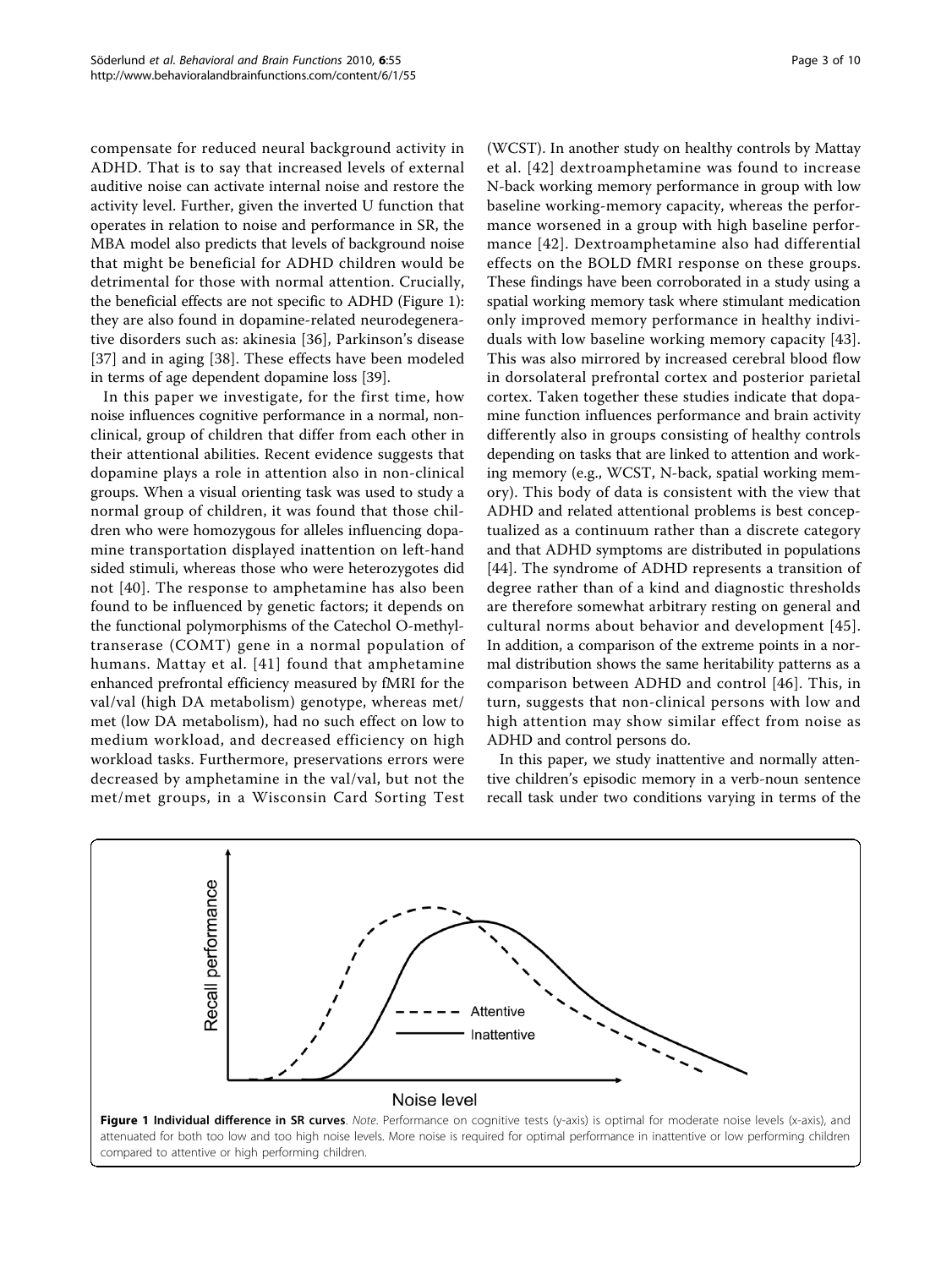levels of background auditive white noise. Our prediction is that in the low noise condition the inattentive children will perform less well than attentive children while in the high noise condition these differences should diminish as the addition of white noise benefits the inattentive but not the normally attentive children.

## Methods

#### Participants

Fifty-one secondary school pupils (25 boys and 26 girls) between 11-12 years ( $M = 11.7$ ) participated in the study. The group consisted of children from two school classes, year seven (86% of children participated). Participants where divided into two groups after their attention abilities were assessed by teachers using a seven point Likert scale. The assessment scale is the same as that used in the longitudinal research program Individual Development and Adaptation [[47\]](#page-8-0). Participants that scored high (6 or 7 - severe problems in the class room) on inattention where assigned to the inattentive group. This group consisted of 10 participants, 6 of them also scored high on hyperactivity as evaluated by the teachers. The comparison group comprised the remaining 41 children that scored 5 or lower at the scale, and were assessed as average- or highly attentive. None of the inattentive group had an ADHD diagnosis and none were treated with medication. Achievements and scholastic skills (3 point scale) and reading ability (7 point scale) used in [\[47](#page-8-0)] were also rated by their teachers. Children's school achievement was assessed in terms of whether their school performance was at the level expected for this age group. General cognitive skills and reasoning ability were assessed using the Raven's progressive matrices test [[48\]](#page-8-0). The Raven's test assesses learning and problem solving ability and correlates highly with the g-factor in IQ tests. Forward and backward digit span measuring short-term and working memory respectively were assessed. Table [1](#page-4-0) shows the results from these tests for the high and low attentive groups as well as other background characteristics of these groups. The groups were well matched on school performance and general cognitive ability - the inattentive group had less developed reading skills.

## Design

We used a  $2 \times 2$  design, where noise levels (low versus high) was the within participant manipulation and the between group variable was teacher rated classroom attention level (normal versus inattentive).

## Materials

All participants undertook a verbal episodic recall test. The to-be-remembered (TBR) items consisted of 96 sentences divided into 8 separate lists with 12 verb-noun sentences in each list. Each sentence consisted of a unique verb and a unique noun (e.g., "roll the ball") in Norwegian. The sentences were placed in random order. List-order (1-8) and condition-order (no noise vs. noise) were counterbalanced and noise was present on every second list. All to-be-remembered sentences were recorded on a CD. A new item was read every 9th second. The sentences were read in both the low noise and the high noise condition. The equivalent continuous sound level of the white noise was 78 and the speech signal was 86 dB; thus the signal-to-noise ratio was 8 dB. The signal was sufficiently strong so that all participants could perceive the content of the words in both conditions without error (i.e., the tests were a cognitive memory test and not a perceptual test). The two noise levels were chosen to correspond to levels that have been found in earlier studies to affect cognition in an arithmetic's test for a normal population [[19\]](#page-8-0) and working memory performance in patients with Alzheimer's disease [\[4](#page-7-0)]. Recordings were made in a sound studio.

## Procedure

The testing was conducted at the child's school, following permission from parents and children. The University College of Sogndal, Norway and the regional ethic board in Stockholm approved the study. The participants were tested individually in a room during the school day. The test lasted for about 45 minutes including the presentation of instructions. Before starting the experiment proper, two practice sentences were presented. The time taken to present each list was approximately 1 minute and 40 seconds. The to-be-remembered sentences were presented concurrent with continuous white noise during the encoding phase in the high noise condition and in silence in the low noise condition. Noise conditions changed after every sentence list in outbalanced order. No noise was presented during retrieval. Directly after presentation of the last item in a list, participants performed a free recall test in which they spoke out loud as many sentences as possible, in any order.

## Results

## Recall performance

A 2 × 2 mixed ANOVA was conducted with one between-subject factor, Group (normal attention vs inattentive) and one within-subjects factor, encoding condition (low noise vs high noise). We choose the standard scoring procedure in the action memory literature [[10](#page-7-0)[,49](#page-8-0)], where strict scoring is used for the nouns (exact matches were required) and lenient scoring is used for verbs (where non-exact matches are scored as correct). This is because nouns are typically recalled somewhat more easily than verbs [[50\]](#page-8-0). There where no main effects of noise  $(F(49,1) = .01, p = .94)$  or group  $(F(49,1) = .30,$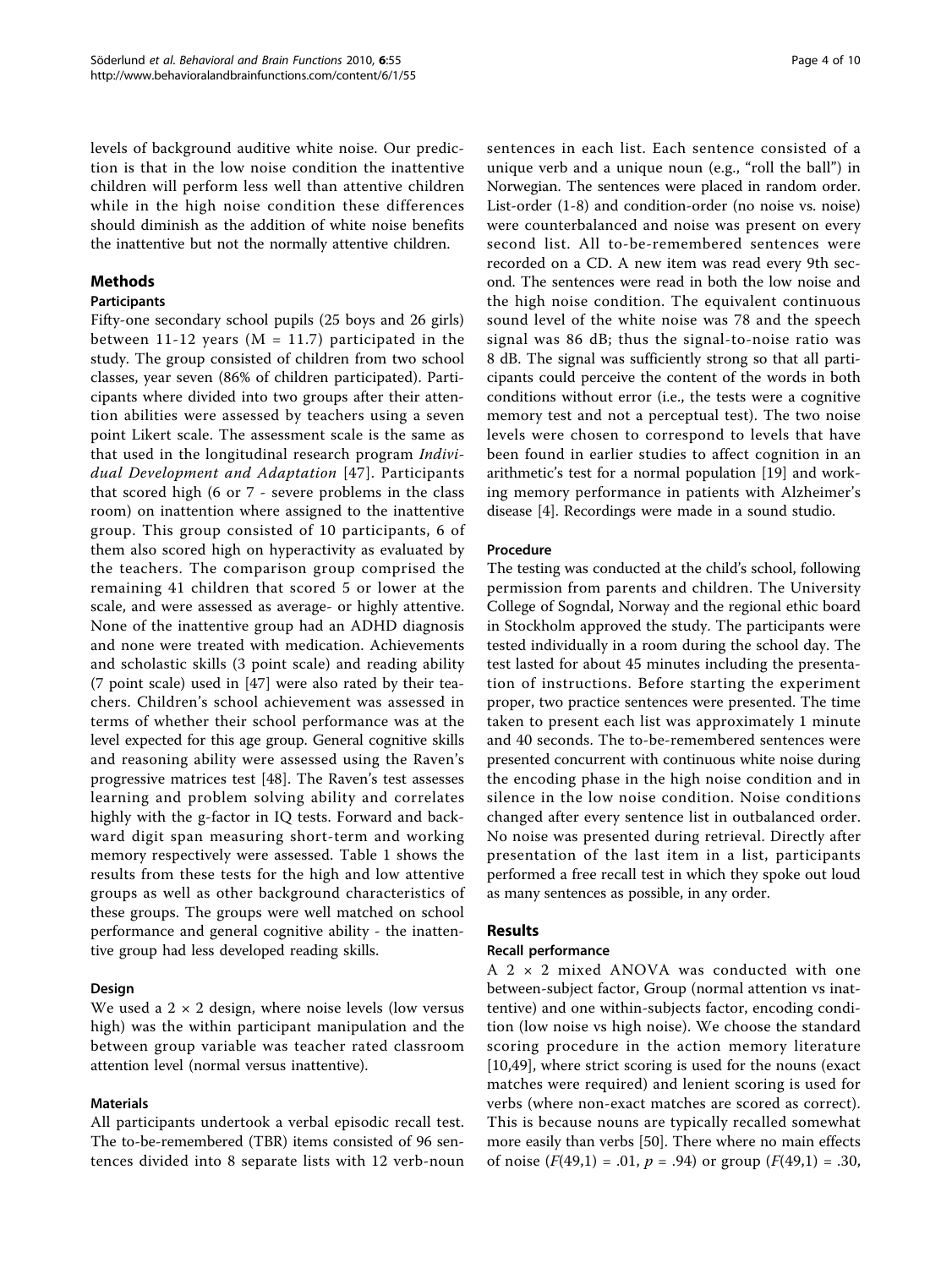| Cognitive and behavioral measures                           | Attentive group<br>$N = 41$<br>$(20 \text{ boys}, 21 \text{ girls})$ |           | Inattentive group<br>$N = 10$<br>$(5$ boys, 5 girls) |           | Attentive vs. Inattentive |  |
|-------------------------------------------------------------|----------------------------------------------------------------------|-----------|------------------------------------------------------|-----------|---------------------------|--|
|                                                             | Mean SD                                                              | Range     | Mean SD                                              | Range     | t-test score              |  |
| Inattention<br>$(1 = low, 7 = high)$                        | 2.8(1.6)                                                             | $1 - 7$   | 6.2(0.4)                                             | $1 - 7$   | $t(49) = 6.67***$         |  |
| <b>Hyperactivity</b><br>$(1 = low, 7 = high)$               | 2.5(1.6)                                                             | $1 - 7$   | 4.9(2.0)                                             | $1 - 7$   | $t(49) = 4.11***$         |  |
| School performance<br>$(1 =$ below, 2 = average, 3 = above) | 2.3(0.7)                                                             | $1 - 3$   | 2.1(0.7)                                             | $1 - 3$   | $t(49) = 0.94$            |  |
| Reading skill<br>$(1 = low, 7 = high)$                      | 5.0(2.0)                                                             | $1 - 7$   | 3.5(1.7)                                             | $1 - 7$   | $t(49) = 2.38*$           |  |
| Raven score                                                 | 41.2(8.6)                                                            | $16 - 55$ | 37.3 (10.6)                                          | $19 - 53$ | $t(49) = 1.09$            |  |
| Digits forward                                              | 23.1(9.1)                                                            | $4 - 42$  | 15.0(6.6)                                            | $4 - 23$  | $t(49) = 3.22**$          |  |
| Digits backwards                                            | 14.9(6.9)                                                            | $2 - 34$  | 13.2(4.2)                                            | $7 - 18$  | $t(49) = 0.97$            |  |

<span id="page-4-0"></span>

|  |  |  | Table 1 Participant characteristics and cognitive test scores |  |  |  |  |
|--|--|--|---------------------------------------------------------------|--|--|--|--|
|--|--|--|---------------------------------------------------------------|--|--|--|--|

Note: \* p < .05, \*\* p < .01, \*\*\* p < .001.

 $p = .59$ ). Both groups performed at the same level overall across the two conditions. However, the interaction between noise and group was significant  $(F(49,1) = 9.96,$  $p = .003$ , eta<sup>2</sup> = .17) (Figure 2). This interaction was further explored with planned simple contrasts for the within subjects factors, using paired sample t-tests. Consistent with the hypothesis the addition of white noise enhanced performance for the inattentive group  $(M = .39)$ vs. .44), and impaired performance for the attentive group ( $M = .46$  vs.  $.41$ ). Inattentive children performed better in the high rather than the low noise condition  $(t(9) = 1.84, p = .05$  one-tailed). The opposite was the case for the normally attentive group  $(t(40) = -3.46$ ,  $p = .001$ ). Using attention (score 1-7) and noise-effect (noise - no noise) as variables a Spearman rank-order correlation revealed positive correlation between attention and noise ( $r = .378$ ,  $N = 51$ ,  $p = .006$ ; a medium effect size according to Cohen's d). The higher score on

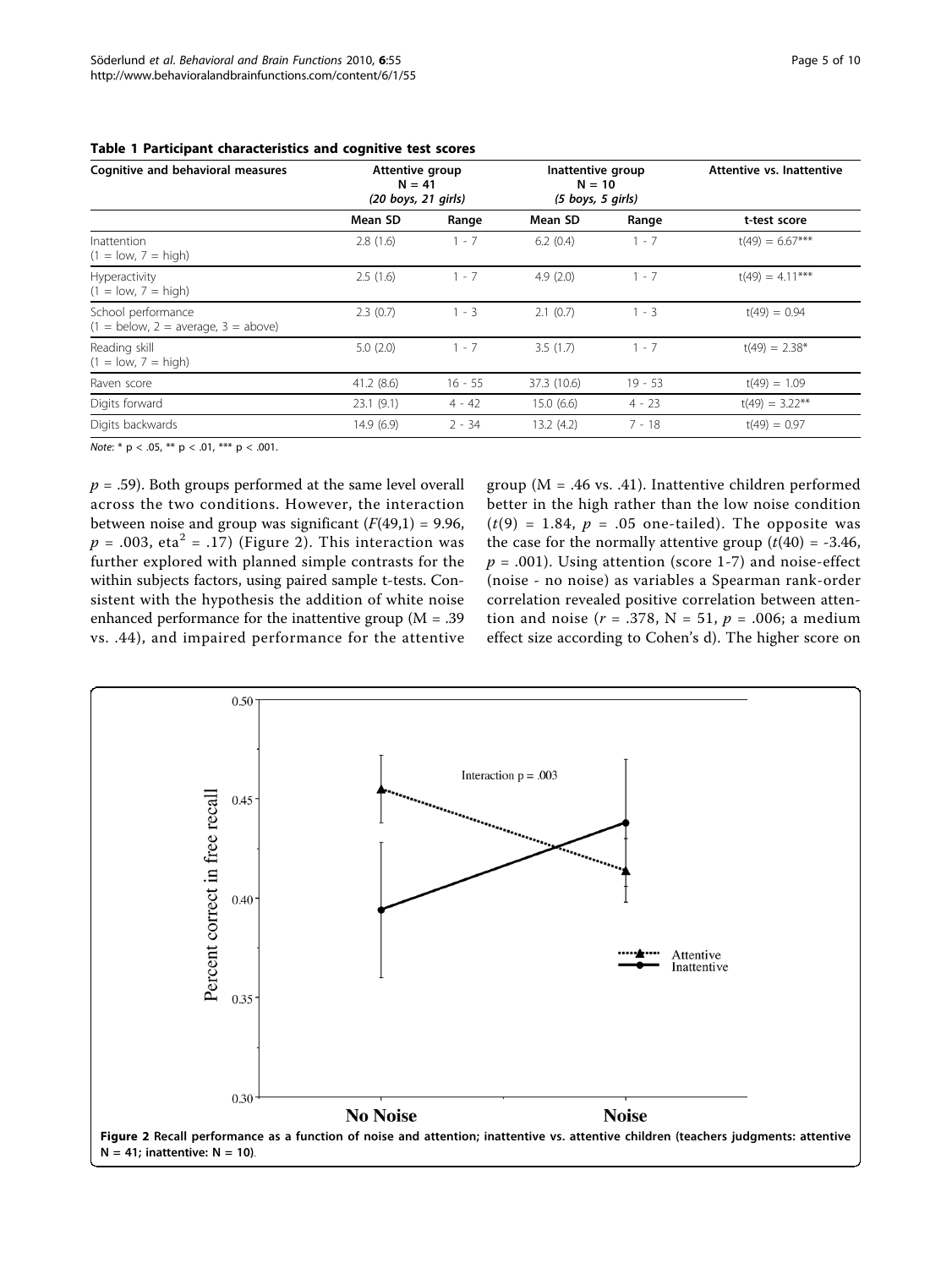inattention the larger was the positive effect of noise and vice versa, attentive children performed worse in presence of noise.

As reported above the two groups differed with respect to reading skills, as judged by teachers; with the inattentive group having inferior reading skills compared to the attentive group. However, when reading ability was added as a covariate to the main analysis the original interaction effect, although diminished, persisted (F(48,1)  $= 7.13, p = .010$ . Reading level was independently related to performance ( $F(6,1) = 1.46$ ,  $p = .213$ ). A Spearman's rank order correlation revealed negative correlation between reader skills and positive effect of noise  $(r =$ .335,  $N = 51$ ,  $p = .016$ ), a positive correlation between attention and reading ability ( $r = .498$ , N = 51,  $p < .001$ ) and finally, a high positive correlation between teacher ratings of inattention and hyperactivity ( $r = .789$ , N = 51,  $p < .001$ ). However, there was no correlation between hyperactivity and noise-effect ( $r = .141$ , N = 51,  $p = .323$ ).

#### **Discussion**

We have proposed a framework for understanding individual difference in the facilitative effects of auditive white noise on performance. As predicted the results show different effects of noise in attentive and inattentive children selected from the normal population. There was significant improvement in performance for the children rated as inattentive by their teachers, and a significant decline in performance for those rated as attentive as noise levels were increased. Furthermore these effects seem independent of other factors measured in the study - attentional ability seems to be a key marker of this effect. Even if inattention and hyperactivity are strongly correlated, no correlation between hyperactivity and a positive noise effect was found, this suggests that in this study inattention is the key factor to explain noise improvement. These results are similar to those previously reported with ADHD patients [[10](#page-7-0)]. Here we discuss theoretical and practical implications of these findings.

From a theoretical point of view the findings are consistent with the suggestion that the neural noise level associated with dopamine tone in inattentive children is sub-optimal, see also [[13](#page-7-0)] and that noise may enhance performance through the phenomenon of stochastic resonance (SR). According to the model developed here, noise in the environment yields an input to the perceptual system, which can either compensate for low noise in the neural system leading to an output consisting of improved cognitive performance, or, depending on preexisting levels of neural noise, can add too much to an already well functioning system. The specific neurobiological and neuro-chemical mechanisms responsible for these effects need further research. For instance, auditive white noise may have its effects either at a perceptual or neuro-psychological level or may operate a neuro-chemical level directly altering levels of dopamine release [\[13](#page-7-0)[,51](#page-8-0)]. Animal models of dopamine function or pharmacological probes to manipulate tonic and phasic dopamine are called for to investigate these effects.

Stimulant medication (e.g. methylphenidate) also improves cognitive performance in children with ADHD [[52](#page-8-0),[53\]](#page-8-0). This medication increases dopamine levels by blocking the dopamine transporter [\[54\]](#page-8-0). Low performing healthy controls also benefit from increased dopamine transmission, which is manifested in improved cognitive performance and increased prefrontal cortical activity [[43\]](#page-8-0). Our data show that auditory white noise may exert potentially similar effects on cognition as medication through the phenomenon of stochastic resonance (SR). White noise is characterized by randomness and so introduces variability in the nervous system [[14\]](#page-7-0). A poorly tuned neural system benefit from additional white noise. In fact, the stochastic resonance theory predicts that noise that is applied to the signal as an input to a neural cell, improves the signaling efficiency of the output of that cell, where the non-linearity in the firing threshold of the neural cells is the key to improvement of the signal to noise ratio [[14](#page-7-0),[55](#page-8-0)].

Despite the fact that it appears that noise and methylphenidate both improve cognitive performance, the underlying mechanism that is the basis of these phenomena are likely to be different. According to the model theoretically speaking the difference between these phenomena is clear. Methylphenidate changes the strength (but not the variability) of the input, which is typically modeled by the gain parameter in abstract neural networks [[23\]](#page-8-0). In contrast, noise changes the variability of the input (but per definition does not influence the strength) of the input. However, despite these clear differences in the underlying level, the behavioral outcome may be similar, and the two mechanisms interact in a complex way, making it difficult to distinguish the phenomena at the behavioral level [[56](#page-8-0)]. Furthermore, direct evidence of difference between these levels is emerging. Pålsson and Söderlund et al. (Noise benefit in pre-pulse inhibition of the acoustic startle reflex, submitted) studied the effect of methylphenidate, dopamine and noise on the startle response in a rat model of ADHD. They found that both control and ADHD strains (SHR) benefited from noise; however, this effect was also found in dopamine lesioned rats, suggesting that dopamine is not a necessary requirement for the stochastic resonance phenomenon to occur.

Another theoretical interpretation of the data is that noise in a general way increase arousal that makes the subject more alert, and less drowsy. The optimal stimulation model states that hyperactivity is as a homeostatic response to underarousal in order to achieve an optimal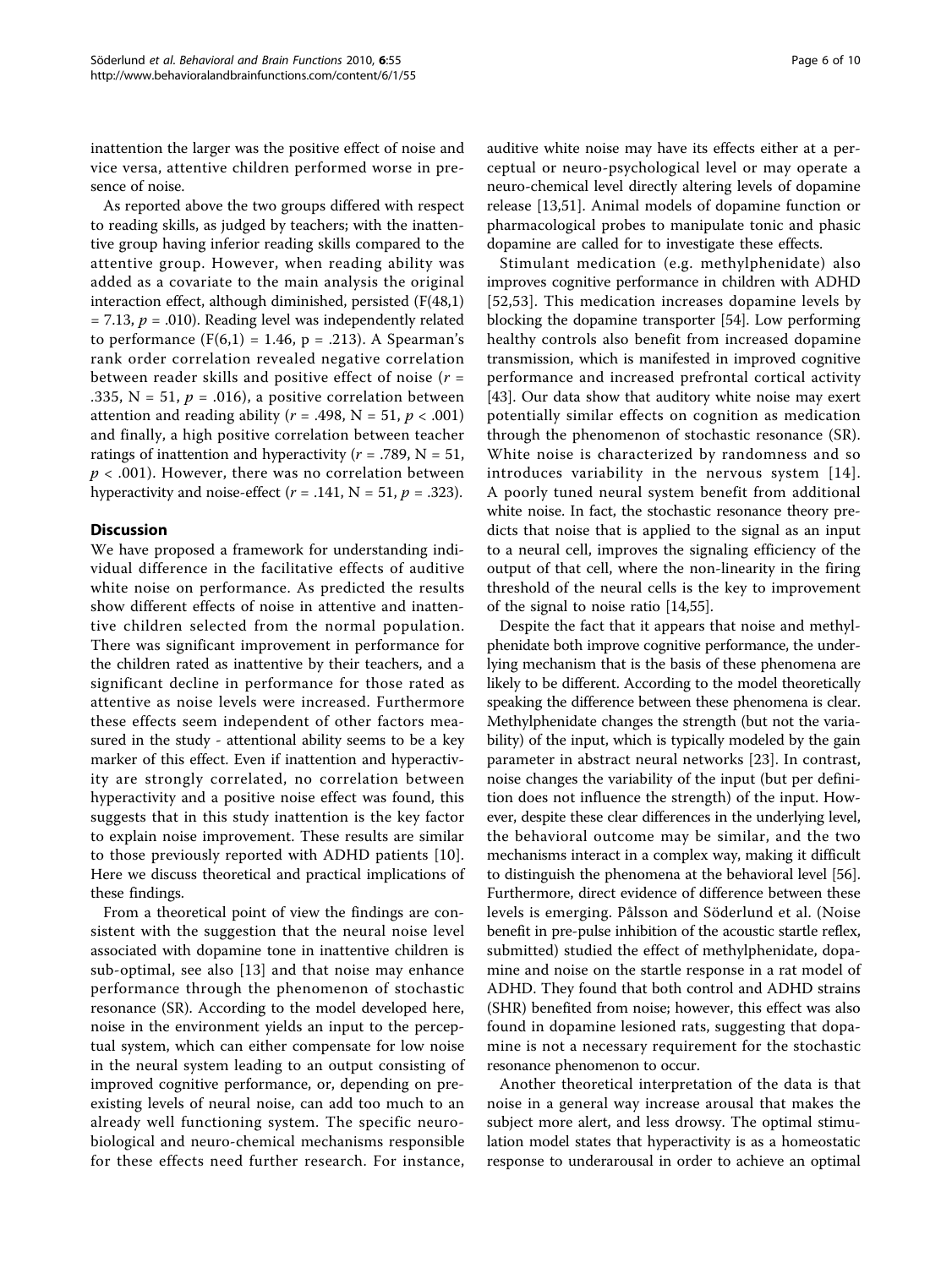arousal level [[11\]](#page-7-0). However, this model does not make any explicit predictions about the selective effects of external stimulation whereas in the current study inattentive persons benefited from extra stimulation and attentive children did not. In the cognitive energetic model state factors like arousal, activation and effort are taken into account to explain shortcomings in ADHD patients [\[57](#page-8-0)]. According to this model state factors can be moderated by event rate (inter-stimulus-intervals, ISI) and workload in cognitive tasks both under- and over arousal can be produced. Recent research has shown that stimulant medication (methylphenidate) and shortened event rate can produce the same effect in a Go-Nogo task [\[58\]](#page-8-0). From our point of view the term arousal is poorly defined in the literature, and could be interpreted in terms of wakefulness or in term of neural arousal. To fully investigate the arousal-noise hypothesis an experiment would have to be designed where physiological arousal is explicitly manipulated and measured. We argue that that proposed framework, including the dopaminergic influence on stochastic resonance, provides a more elaborated view both at the neural and at the behavioral level. To account for the current data an arousal view would have to argue for a selective lower arousal for the inattentive children. Finally, our experience is that the subjects in our experiment are fully aroused, the testing conditions at hand are very stimulating, and subjects are very motivated to perform well.

By highlighting the role of individual differences in the facilitative effects of auditive noise the current study refines our understanding of SR. SR exhibits an inverted U-curve function, where performance peaks at a moderate noise level. However, this is an oversimplification, as there is no absolute sense in which a moderate noise level is optimal. An "optimal" noise level for one individual could be either too high, or too low amount of noise for another individual. These complex interactions between noise and performance may account for some of the contradictory findings in the previous literature. For example, earlier research on noise in normal populations has shown both enhancing and diminishing effects of auditory white noise on cognition in nonclinical groups (90 dB) on simpler, short-term memory tasks like anagrams, whereas speech noise was detrimental [\[59\]](#page-8-0). These noise effects also interacted with other variables such as gender and time of the day [[60\]](#page-8-0), which makes these results equivocal. No effect of white noise was found in digit span recall in two experiments, whereas speech noise had a detrimental effect [[4,5\]](#page-7-0). However, noise improvement was found in a simple addition task in selected groups, elderly and young participants [[61\]](#page-8-0) and among elderly and Alzheimer patients [[4\]](#page-7-0). In Broadbent's early research negative effects of noise have been found using high (excessive) noise levels around 100 dB [[62-](#page-8-0)[64](#page-9-0)]. In later experiments by Broadbent and colleagues, (memory recall of unrelated words) lower noise levels (80-85 dB) were used; results showed no effects of noise on memory when exposed during the encoding phase but deteriorating results if exposed during the recall phase [[65,66\]](#page-9-0). More recently, episodic memory has been found to be particularly vulnerable to speech noise, whereas traffic noise showed no effect [\[2](#page-7-0)]. Results from the present study would indicate that the effects of external noise would have look quite different in many of these studies if participants had been divided into attentive and inattentive or young and elderly, that is high and low gain participants (tentatively high/low dopamine groups). Selective effects of noise can easily get hidden in group-means if some participants improve and others are impaired. Our data may encourage noise researchers to reanalyze their experiments dividing participants by individual differences in attention and performance. Preliminary data from our lab, on an ADHD rat model provide further support for the benefits of adding white noise. The Spontaneous hypertensive rat (SHR) showed improved sensorimotor gating by showing more a pronounced pre-pulse inhibition of the startle reflex when exposed to white noise as compared to control strains, even though control rats also increased their inhibition in noise conditions (Pålsson, Söderlund et al., Noise benefit in pre-pulse inhibition of the acoustic startle reflex, submitted).

Reading disability is a common co-morbidity in ADHD. Consistent with these findings, our data show lower reading skill for the inattentive group. Reading disability is also linked with reduced short-term verbal memory that requires phonetic coding of material, but not necessarily with executive functions or long-term memory [\[67,68](#page-9-0)]. This is also consistent with our data that show a lower performance in the digits forward task that measures short-term memory, but no deficits for digits backward task that is related to working memory capacity. The MBA model accounts for these findings because the digits backward task is a more demanding task leading to higher brain arousal and thus good performance for inattentive children, whereas the less demanding digit forwards task does not sufficiently arouse the brain for the low attention children [[13](#page-7-0)]. Additionally, the positive correlation between reading ability and noise enhancement suggests that white noise may enhance awareness. This is consistent with the idea that dyslexia is caused by phonological deficits [\[69\]](#page-9-0), however, a further investigation of phonologic awareness is outside the scoop of the present study.

#### Limitations

The current study has a number of limitations. First, ratings of academic attainment and reading were based on single item non-validated scales. Second, only two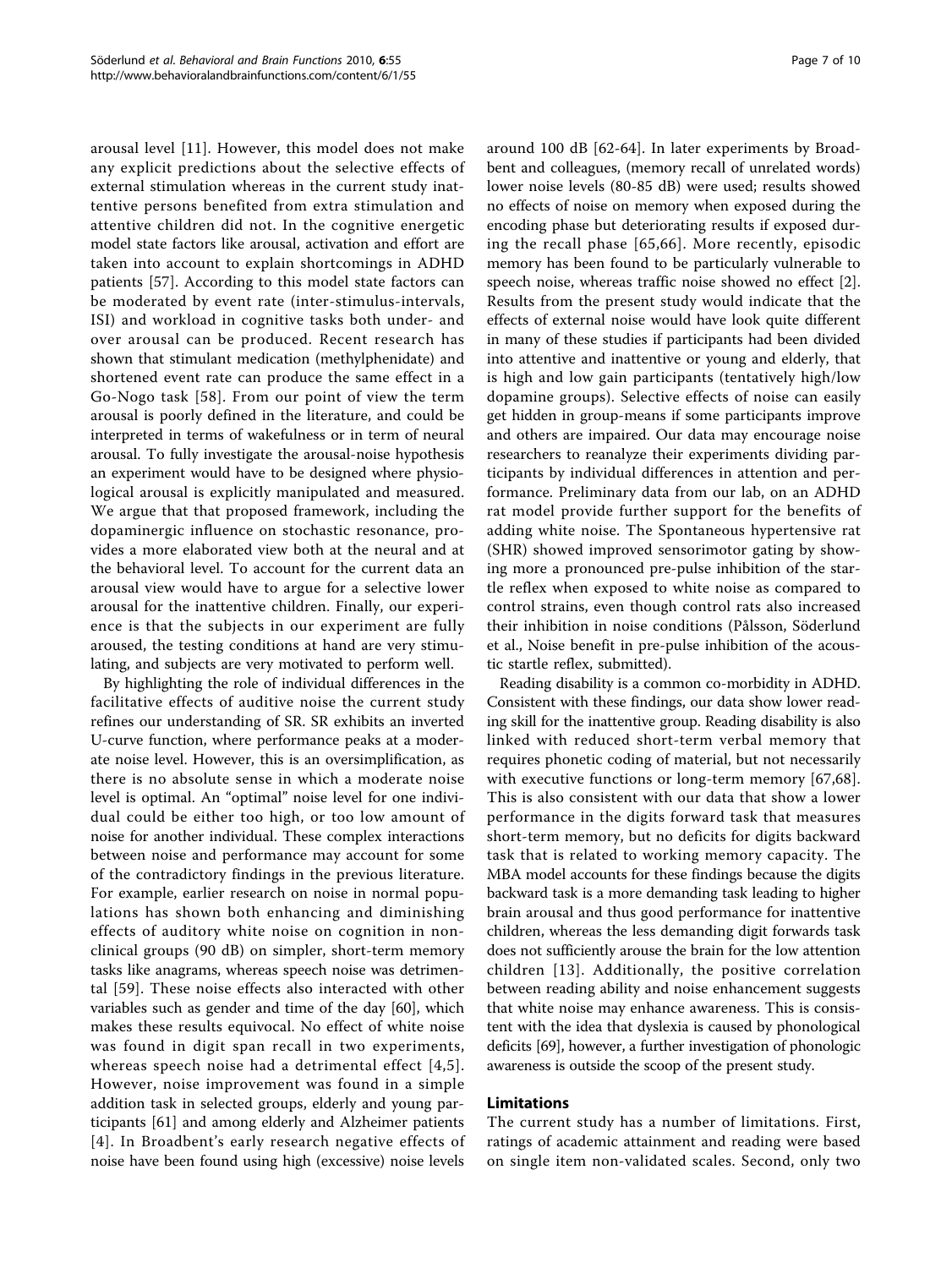<span id="page-7-0"></span>noise levels were investigated. It would be interesting to include different levels so that the entire stochastic resonance curve can be mapped out. One prediction from our model is that in attentive group, a subset of participants will benefit from noise when levels are individually adjusted. Furthermore, it would be of interest to investigate if the SR effect is dependent on task difficulty. Third, only one test of cognitive ability was tested. Future research may study whether the effects found here generalizes to other tasks such as executive and inhibitory functions. This is of particular importance while investigating the possibility of noise, as an intervention in ADHD. A final limitation of the present study is that the experiment was not designed to study differential effects of noise on study and recall. The experiment manipulates noise at encoding, but not at retrieval, so the effects of noise seen can only be attributed to the conditions at encoding. To what extent noise presented at recall influences performance cannot be determined by the experiment. However, the MBA predicts that the conditions where noise is beneficial during encoding should also be beneficial for performance during retrieval. At same time it may be difficult to directly compare encoding and retrieval conditions, because the task demand for encoding task may differ from the demands at retrieval.

## Conclusions

In summary, the present study suggests that cognitive performance can be moderated by external stimulation in a non-clinical group of teacher-rated inattentive participants. If replicated this finding could have practical applications offering a non-invasive help to improve school results in children with attentional problems. In particular awareness should be raised regarding the possibility that the environment has be individually adjusted to the need of the children, where inattentive children in a normal population show noise benefit when performing cognitive tasks. In our data these effects eliminated the differences between high performing, attentive and low performing inattentive children. The possibility that attention can be improved by the addition of carefully controlled levels of white noise into ones environment is potentially of major practical significance. Currently ADHD children are treated successful with medication, where environmental stimulation could be seen as a complementary method to deal with inattentive problems. This could be of particular importance for the significant population of parents that are uneasy about the use of medication.

#### Acknowledgements

The study was supported by the Swedish Research Council, grant VR 421- 2007-2479.

#### Author details

<sup>1</sup>Department of Linguistics, Stockholm University, Sweden. <sup>2</sup>Linné University Växjö, Sweden. <sup>3</sup>Sogn and Fjordane University College, Norway. <sup>4</sup>University of Southampton, Dept. of Psychology, UK. <sup>5</sup>Department of Experimental Clinical and Health Psychology, Ghent University, Belgium.

#### Authors' contributions

GS planned and designed the experiment, performed the statistical analysis and drafted the manuscript. SS have been involved in drafting and revision of the manuscript. LML was responsible for the data collection. ESB have been involved in revising the manuscript critically for important intellectual content. All authors read and approved the final manuscript.

#### Competing interests

The authors G. Söderlund, S. Sikström and, J-M. Loftesnes declare that they have no competing interest.

Financial disclosures and conflicts of interest statement E. Sonuga-Barke: Recent speaker board: Shire, UCB Pharma

Current & recent consultancy: UCB Pharma, Shire

Current & recent research support: Janssen Cilag, Shire, Qbtech, Flynn Pharma

Advisory Board: Shire, Flynn Pharma, UCB Pharma, Astra Zeneca Conference support: Shire

#### Received: 2 March 2010 Accepted: 29 September 2010 Published: 29 September 2010

#### References

- 1. Broadbent DE: The effects of noise on behaviour. Elmsford, NY, US: Pergamon Press, Inc 1958.
- 2. Boman E, Enmarker I, Hygge S: [Strength of noise effects on memory as a](http://www.ncbi.nlm.nih.gov/pubmed/16105246?dopt=Abstract) [function of noise source and age.](http://www.ncbi.nlm.nih.gov/pubmed/16105246?dopt=Abstract) Noise Health 2005, 7:11-26.
- 3. Hygge S, Boman E, Enmarker I: [The effects of road traffic noise and](http://www.ncbi.nlm.nih.gov/pubmed/12602999?dopt=Abstract) [meaningful irrelevant speech on different memory systems.](http://www.ncbi.nlm.nih.gov/pubmed/12602999?dopt=Abstract) Scand J Psychol 2003, 44:13-21.
- 4. Belleville S, Rouleau N, Van der Linden M, Collette F: Effect of manipulation and irrelevant noise on working memory capacity of patients with Alzheimer's dementia. Neuropsychol 2003, 17:69-81.
- 5. Rouleau N, Belleville S: [Irrelevant speech effect in aging: an assessment of](http://www.ncbi.nlm.nih.gov/pubmed/8931623?dopt=Abstract) [inhibitory processes in working memory.](http://www.ncbi.nlm.nih.gov/pubmed/8931623?dopt=Abstract) J Gerontol B Psychol Sci Soc Sci 1996, 51:P356-363.
- 6. Shidara M, Richmond BJ: [Effect of visual noise on pattern recognition.](http://www.ncbi.nlm.nih.gov/pubmed/15912370?dopt=Abstract) Exp Brain Res 2005, 163:239-241.
- 7. Corbett B, Stanczak DE: Neuropsychological performance of adults evidencing Attention-Deficit Hyperactivity Disorder. Archives Clin Neuropsychol 1999, 14:373-387.
- 8. Geffner D, Lucker JR, Koch W: [Evaluation of auditory discrimination in](http://www.ncbi.nlm.nih.gov/pubmed/8819879?dopt=Abstract) [children with ADD and without ADD.](http://www.ncbi.nlm.nih.gov/pubmed/8819879?dopt=Abstract) Child Psychiatry Hum Dev 1996, 26:169-180.
- 9. Stansfeld SA, Berglund B, Clark C, Lopez-Barrio I, Fischer P, Ohrstrom E, Haines MM, Head J, Hygge S, van Kamp I, Berry BF: [Aircraft and road](http://www.ncbi.nlm.nih.gov/pubmed/15936421?dopt=Abstract) traffic noise and children'[s cognition and health: a cross-national study.](http://www.ncbi.nlm.nih.gov/pubmed/15936421?dopt=Abstract) Lancet 2005, 365:1942-1949.
- 10. Söderlund GBW, Sikström S, Smart A: [Listen to the noise: Noise is](http://www.ncbi.nlm.nih.gov/pubmed/17683456?dopt=Abstract) [beneficial for cognitive performance in ADHD.](http://www.ncbi.nlm.nih.gov/pubmed/17683456?dopt=Abstract) J Child Psychol Psychiatry 2007, 48:840-847.
- 11. Zentall SS, Zentall TR: [Optimal stimulation: A model of disordered activity](http://www.ncbi.nlm.nih.gov/pubmed/6657825?dopt=Abstract) [and performance in normal and deviant children.](http://www.ncbi.nlm.nih.gov/pubmed/6657825?dopt=Abstract) Psychol Bull 1983, 94:446-471.
- 12. Sonuga-Barke EJ, Wiersema JR, van der Meere JJ, Roeyers H: [Context](http://www.ncbi.nlm.nih.gov/pubmed/19757075?dopt=Abstract)[dependent Dynamic Processes in Attention Deficit/Hyperactivity](http://www.ncbi.nlm.nih.gov/pubmed/19757075?dopt=Abstract) [Disorder: Differentiating Common and Unique Effects of State](http://www.ncbi.nlm.nih.gov/pubmed/19757075?dopt=Abstract) [Regulation Deficits and Delay Aversion.](http://www.ncbi.nlm.nih.gov/pubmed/19757075?dopt=Abstract) Neuropsychol Rev 2010, 20:86-102.
- 13. Sikström S, Söderlund GBW: [Stimulus-dependent dopamine release in](http://www.ncbi.nlm.nih.gov/pubmed/17907872?dopt=Abstract) [attention-deficit/hyperactivity disorder.](http://www.ncbi.nlm.nih.gov/pubmed/17907872?dopt=Abstract) Psychol Rev 2007, 114:1047-1075.
- 14. Moss F, Ward LM, Sannita WG: [Stochastic resonance and sensory](http://www.ncbi.nlm.nih.gov/pubmed/14744566?dopt=Abstract) [information processing: a tutorial and review of application.](http://www.ncbi.nlm.nih.gov/pubmed/14744566?dopt=Abstract) Clin Neurophysiol 2004, 115:267-281.
- 15. Zeng FG, Fu QJ, Morse R: [Human hearing enhanced by noise.](http://www.ncbi.nlm.nih.gov/pubmed/10865084?dopt=Abstract) Brain Res 2000, 869:251-255.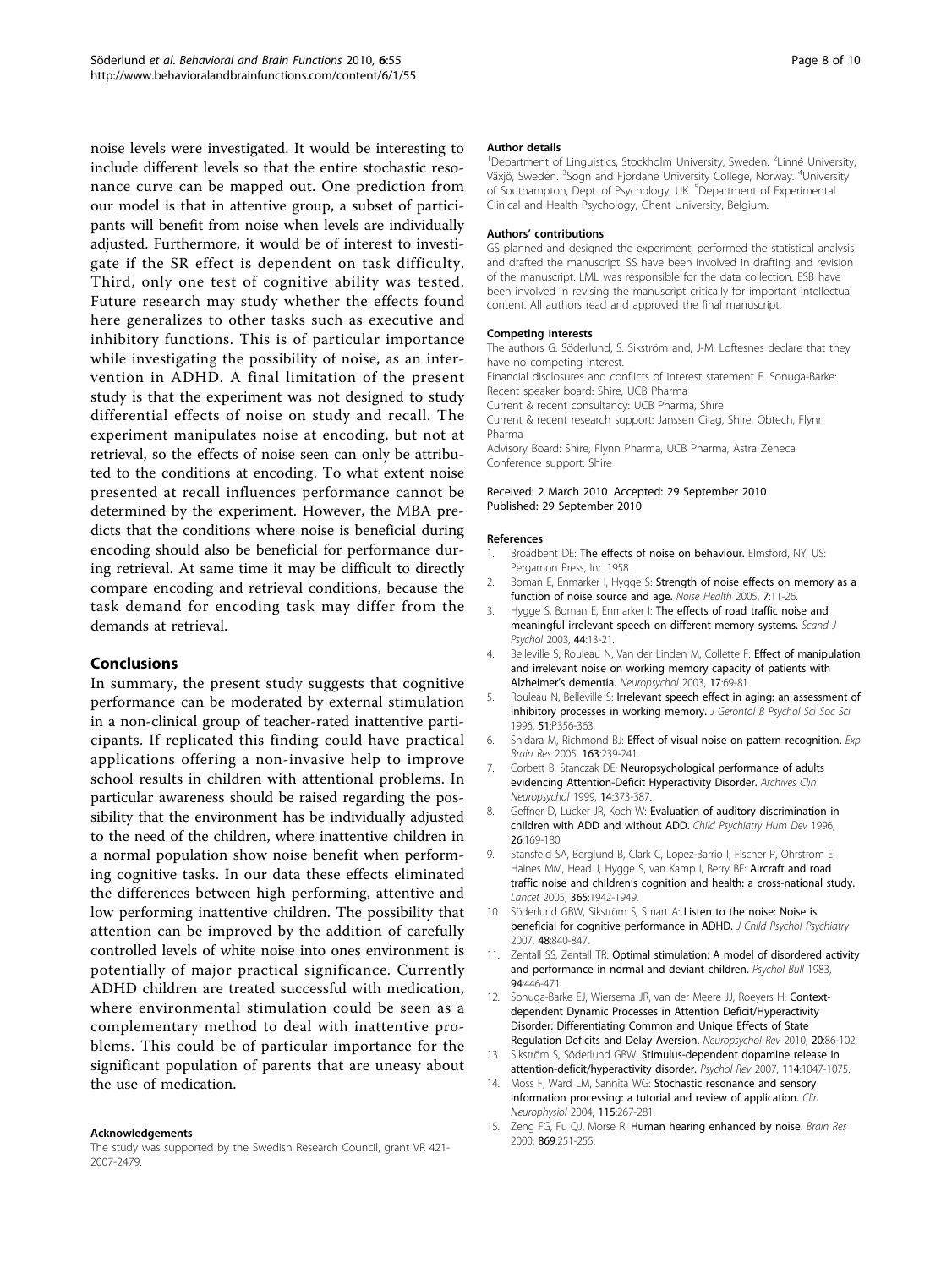- <span id="page-8-0"></span>16. Simonotto E, Spano F, Riani M, Ferrari A, Levero F, Pilot A, Renzetti P, Parodi RC, Sardanelli F, Vitali P, et al: fMRI studies of visual cortical activity during noise stimulation. Neurocomputing: An International Journal Special double volume: Computational neuroscience: Trends in research 1999 1999, 26-27:511-516.
- 17. Wells C, Ward LM, Chua R, Timothy Inglis J: [Touch noise increases](http://www.ncbi.nlm.nih.gov/pubmed/15828979?dopt=Abstract) [vibrotactile sensitivity in old and young.](http://www.ncbi.nlm.nih.gov/pubmed/15828979?dopt=Abstract) Psychol Sci 2005, 16:313-320.
- 18. Manjarrez E, Mendez I, Martinez L, Flores A, Mirasso CR: [Effects of auditory](http://www.ncbi.nlm.nih.gov/pubmed/17276601?dopt=Abstract) [noise on the psychophysical detection of visual signals: cross-modal](http://www.ncbi.nlm.nih.gov/pubmed/17276601?dopt=Abstract) [stochastic resonance.](http://www.ncbi.nlm.nih.gov/pubmed/17276601?dopt=Abstract) Neurosci Lett 2007, 415:231-236.
- 19. Usher M, Feingold M: [Stochastic resonance in the speed of memory](http://www.ncbi.nlm.nih.gov/pubmed/11130587?dopt=Abstract) [retrieval.](http://www.ncbi.nlm.nih.gov/pubmed/11130587?dopt=Abstract) Biol Cybern 2000, 83:L11-16.
- 20. Wilkinson D, Nicholls S, Pattenden C, Kilduff P, Milberg W: [Galvanic](http://www.ncbi.nlm.nih.gov/pubmed/18584162?dopt=Abstract) [vestibular stimulation speeds visual memory recall.](http://www.ncbi.nlm.nih.gov/pubmed/18584162?dopt=Abstract) Exp Brain Res 2008, 189:243-248.
- 21. McDonnell MD, Stocks NG, Abbott D: [Optimal stimulus and noise](http://www.ncbi.nlm.nih.gov/pubmed/17677218?dopt=Abstract) [distributions for information transmission via suprathreshold stochastic](http://www.ncbi.nlm.nih.gov/pubmed/17677218?dopt=Abstract) [resonance.](http://www.ncbi.nlm.nih.gov/pubmed/17677218?dopt=Abstract) Phys Rev E Stat Nonlin Soft Matter Phys 2007, 75:061105.
- 22. Kujala T, Brattico E: [Detrimental noise effects on brain](http://www.ncbi.nlm.nih.gov/pubmed/19482230?dopt=Abstract)'s speech functions. Biol Psychol 2009, 81:135-143.
- 23. Servan-Schreiber D, Printz H, Cohen JD: [A network model of](http://www.ncbi.nlm.nih.gov/pubmed/2392679?dopt=Abstract) [catecholamine effects: gain, signal-to-noise ratio, and behavior.](http://www.ncbi.nlm.nih.gov/pubmed/2392679?dopt=Abstract) Science 1990, 249:892-895.
- 24. Servan-Schreiber D, Bruno RM, Carter CS, Cohen JD: [Dopamine and the](http://www.ncbi.nlm.nih.gov/pubmed/9606524?dopt=Abstract) [mechanisms of cognition: Part I. A neural network model predicting](http://www.ncbi.nlm.nih.gov/pubmed/9606524?dopt=Abstract) [dopamine effects on selective attention.](http://www.ncbi.nlm.nih.gov/pubmed/9606524?dopt=Abstract) Biol Psychiatry 1998, 43:713-722.
- 25. Prince J: [Catecholamine dysfunction in attention-deficit/hyperactivity](http://www.ncbi.nlm.nih.gov/pubmed/18480676?dopt=Abstract) [disorder: an update.](http://www.ncbi.nlm.nih.gov/pubmed/18480676?dopt=Abstract) J Clin Psychopharmacol 2008, 28:S39-45.
- 26. Braver TS, Barch DM: [A theory of cognitive control, aging cognition, and](http://www.ncbi.nlm.nih.gov/pubmed/12470692?dopt=Abstract) [neuromodulation.](http://www.ncbi.nlm.nih.gov/pubmed/12470692?dopt=Abstract) Neurosci Biobehav Rev 2002, 26:809-817.
- 27. Wise RA: [Dopamine, learning and motivation.](http://www.ncbi.nlm.nih.gov/pubmed/15152198?dopt=Abstract) Nat Rev Neurosci 2004, 5:483-494.
- 28. Grace AA, Floresco SB, Goto Y, Lodge DJ: [Regulation of firing of](http://www.ncbi.nlm.nih.gov/pubmed/17400299?dopt=Abstract) [dopaminergic neurons and control of goal-directed behaviors.](http://www.ncbi.nlm.nih.gov/pubmed/17400299?dopt=Abstract) Trends Neurosci 2007, 30:220-227.
- 29. Goto Y, Otani S, Grace AA: [The Yin and Yang of dopamine release: a new](http://www.ncbi.nlm.nih.gov/pubmed/17709119?dopt=Abstract) [perspective.](http://www.ncbi.nlm.nih.gov/pubmed/17709119?dopt=Abstract) Neuropharmacology 2007, 53:583-587.
- 30. Floresco SB, West AR, Ash B, Moore H, Grace AA: [Afferent modulation of](http://www.ncbi.nlm.nih.gov/pubmed/12897785?dopt=Abstract) [dopamine neuron firing differentially regulates tonic and phasic](http://www.ncbi.nlm.nih.gov/pubmed/12897785?dopt=Abstract) [dopamine transmission.](http://www.ncbi.nlm.nih.gov/pubmed/12897785?dopt=Abstract) Nat Neurosci 2003, 6:968-973.
- 31. Grace AA: Phasic versus tonic dopamine release and the modulation of dopamine system responsivity: a hypothesis for the etiology of schizophrenia. Neurosci 1991, 41:1-24.
- 32. Bilder RM, Volavka J, Lachman HM, Grace AA: [The catechol-O](http://www.ncbi.nlm.nih.gov/pubmed/15305167?dopt=Abstract)[methyltransferase polymorphism: relations to the tonic-phasic dopamine](http://www.ncbi.nlm.nih.gov/pubmed/15305167?dopt=Abstract) [hypothesis and neuropsychiatric phenotypes.](http://www.ncbi.nlm.nih.gov/pubmed/15305167?dopt=Abstract) Neuropsychopharmacology 2004, 29:1943-1961.
- 33. Volkow ND, Wang GJ, Fowler JS, Ding YS: [Imaging the effects of](http://www.ncbi.nlm.nih.gov/pubmed/15950015?dopt=Abstract) [methylphenidate on brain dopamine: new model on its therapeutic](http://www.ncbi.nlm.nih.gov/pubmed/15950015?dopt=Abstract) [actions for attention-deficit/hyperactivity disorder.](http://www.ncbi.nlm.nih.gov/pubmed/15950015?dopt=Abstract) Biol Psychiatry 2005, 57:1410-1415.
- 34. Seamans JK, Yang CR: [The principal features and mechanisms of](http://www.ncbi.nlm.nih.gov/pubmed/15381316?dopt=Abstract) [dopamine modulation in the prefrontal cortex.](http://www.ncbi.nlm.nih.gov/pubmed/15381316?dopt=Abstract) Prog Neurobiol 2004, 74:1-58.
- 35. Ghosh A, Rho Y, McIntosh AR, Kotter R, Jirsa VK: [Noise during rest enables](http://www.ncbi.nlm.nih.gov/pubmed/18846206?dopt=Abstract) [the exploration of the brain](http://www.ncbi.nlm.nih.gov/pubmed/18846206?dopt=Abstract)'s dynamic repertoire. PLoS Comput Biol 2008, 4:e1000196.
- 36. Pan W, Soma R, Kwak S, Yamamoto Y: [Improvement of motor functions](http://www.ncbi.nlm.nih.gov/pubmed/18677633?dopt=Abstract) [by noisy vestibular stimulation in central neurodegenerative disorders.](http://www.ncbi.nlm.nih.gov/pubmed/18677633?dopt=Abstract) J Neurol 2008, 255:1657-1661.
- 37. Yamamoto Y, Struzik ZR, Soma R, Ohashi K, Kwak S: [Noisy vestibular](http://www.ncbi.nlm.nih.gov/pubmed/16049932?dopt=Abstract) [stimulation improves autonomic and motor responsiveness in central](http://www.ncbi.nlm.nih.gov/pubmed/16049932?dopt=Abstract) [neurodegenerative disorders.](http://www.ncbi.nlm.nih.gov/pubmed/16049932?dopt=Abstract) Ann Neurol 2005, 58:175-181.
- 38. Priplata AA, Niemi JB, Harry JD, Lipsitz LA, Collins JJ: [Vibrating insoles and](http://www.ncbi.nlm.nih.gov/pubmed/14550702?dopt=Abstract) [balance control in elderly people.](http://www.ncbi.nlm.nih.gov/pubmed/14550702?dopt=Abstract) Lancet 2003, 362:1123-1124.
- 39. Li SC, von Oertzen T, Lindenberger U: A neurocomputational model of stochastic resonance and aging. Neurocomputing 2006, 69:1553-1560.
- 40. Bellgrove MA, Chambers CD, Johnson KA, Daibhis A, Daly M, Hawi Z, Lambert D, Gill M, Robertson IH: [Dopaminergic genotype biases spatial](http://www.ncbi.nlm.nih.gov/pubmed/17549062?dopt=Abstract) [attention in healthy children.](http://www.ncbi.nlm.nih.gov/pubmed/17549062?dopt=Abstract) Mol Psychiatry 2007, 12:786-792.
- 41. Mattay VS, Goldberg TE, Fera F, Hariri AR, Tessitore A, Egan MF, Kolachana B, Callicott JH, Weinberger DR: [Catechol O-methyltransferase val158-met](http://www.ncbi.nlm.nih.gov/pubmed/12716966?dopt=Abstract) [genotype and individual variation in the brain response to](http://www.ncbi.nlm.nih.gov/pubmed/12716966?dopt=Abstract) [amphetamine.](http://www.ncbi.nlm.nih.gov/pubmed/12716966?dopt=Abstract) PNAS USA 2003, 100:6186-6191.
- 42. Mattay VS, Callicott JH, Bertolino A, Heaton I, Frank JA, Coppola R, Berman KF, Goldberg TE, Weinberger DR: [Effects of dextroamphetamine](http://www.ncbi.nlm.nih.gov/pubmed/10944409?dopt=Abstract) [on cognitive performance and cortical activation.](http://www.ncbi.nlm.nih.gov/pubmed/10944409?dopt=Abstract) Neuroimage 2000, 12:268-275.
- 43. Mehta MA, Owen AM, Sahakian BJ, Mavaddat N, Pickard JD, Robbins TW: [Methylphenidate enhances working memory by modulating discrete](http://www.ncbi.nlm.nih.gov/pubmed/10704519?dopt=Abstract) [frontal and parietal lobe regions in the human brain.](http://www.ncbi.nlm.nih.gov/pubmed/10704519?dopt=Abstract) *J Neurosci* 2000, 20: RC65.
- 44. Sonuga-Barke EJ, Halperin JM: Developmental phenotypes and causal pathways in attention deficit/hyperactivity disorder: towards the identificationof putative targets and potential treatments for early intervention. J Child Psychol & Psychiatry 2010, 51:368-389.
- 45. Timimi S, Taylor E: [ADHD is best understood as a cultural construct.](http://www.ncbi.nlm.nih.gov/pubmed/14702221?dopt=Abstract) Br J Psychiatry 2004, 184:8-9.
- 46. Gjone H, Stevenson J, Sundet JM: [Genetic influence on parent-reported](http://www.ncbi.nlm.nih.gov/pubmed/8935205?dopt=Abstract) [attention-related problems in a Norwegian general population twin](http://www.ncbi.nlm.nih.gov/pubmed/8935205?dopt=Abstract) [sample.](http://www.ncbi.nlm.nih.gov/pubmed/8935205?dopt=Abstract) J Am Acad Child Adolesc Psychiatry 1996, 35:588-596, discussion 596-588.
- 47. Bergman LR, Andershed AK: [Predictors and outcomes of persistent or](http://www.ncbi.nlm.nih.gov/pubmed/19177554?dopt=Abstract) [age-limited registered criminal behavior: a 30-year longitudinal study of](http://www.ncbi.nlm.nih.gov/pubmed/19177554?dopt=Abstract) [a Swedish urban population.](http://www.ncbi.nlm.nih.gov/pubmed/19177554?dopt=Abstract) Agaress Behav 2009, 35:164-178.
- 48. Raven JC: Coloured Progressive Matrices Oxford: Oxford Psychological Press 1995.
- 49. Nilsson LG: Remembering actions and words. In The Oxford handbook of memory Edited by: Tulving E, Craik FIM 2000, 137-148.
- 50. Engelkamp J: Modality-specific encoding and word class in verbal learning. In Practical aspects of memory: Current research and issues, Memory in everyday life. Edited by: Gruneberg MM, Morris PE. Oxford, England: John Wiley 1988:1:415-420.
- 51. Vicente-Torres MA, Munoz E, Davila D, Gil-Loyzaga P: [Changes in the](http://www.ncbi.nlm.nih.gov/pubmed/11602235?dopt=Abstract) [cochlear dopaminergic system of the aged rat.](http://www.ncbi.nlm.nih.gov/pubmed/11602235?dopt=Abstract) Brain Res 2001, 917:112-117.
- 52. Boonstra AM, Kooij JJ, Oosterlaan J, Sergeant JA, Buitelaar JK: [Does](http://www.ncbi.nlm.nih.gov/pubmed/15969353?dopt=Abstract) [methylphenidate improve inhibition and other cognitive abilities in](http://www.ncbi.nlm.nih.gov/pubmed/15969353?dopt=Abstract) [adults with childhood-onset ADHD?](http://www.ncbi.nlm.nih.gov/pubmed/15969353?dopt=Abstract) J Clin Exp Neuropsychol 2005, 27:278-298.
- 53. Volkow ND, Wang GJ, Fowler JS, Telang F, Maynard L, Logan J, Gatley SJ, Pappas N, Wong C, Vaska P, et al: [Evidence that methylphenidate](http://www.ncbi.nlm.nih.gov/pubmed/15229048?dopt=Abstract) [enhances the saliency of a mathematical task by increasing dopamine](http://www.ncbi.nlm.nih.gov/pubmed/15229048?dopt=Abstract) [in the human brain.](http://www.ncbi.nlm.nih.gov/pubmed/15229048?dopt=Abstract) Am J Psychiatry 2004, 161:1173-1180.
- 54. Volkow ND, Fowler JS, Wang G, Ding Y, Gatley SJ: Mechanism of action of methylphenidate: insights from PET imaging studies. J Attent Disord 2002, 6(Suppl 1):S31-43.
- 55. Stein RB, Gossen ER, Jones KE: [Neuronal variability: noise or part of the](http://www.ncbi.nlm.nih.gov/pubmed/15861181?dopt=Abstract) [signal?](http://www.ncbi.nlm.nih.gov/pubmed/15861181?dopt=Abstract) Nat Rev Neurosci 2005, 6:389-397.
- 56. Li SC, Sikström S: [Integrative neurocomputational perspectives on](http://www.ncbi.nlm.nih.gov/pubmed/12470691?dopt=Abstract) [cognitive aging, neuromodulation, and representation.](http://www.ncbi.nlm.nih.gov/pubmed/12470691?dopt=Abstract) Neurosci Biobehav Rev 2002, 26:795-808.
- 57. Sergeant JA: [Modeling attention-deficit/hyperactivity disorder: a critical](http://www.ncbi.nlm.nih.gov/pubmed/15949995?dopt=Abstract) [appraisal of the cognitive-energetic model.](http://www.ncbi.nlm.nih.gov/pubmed/15949995?dopt=Abstract) Biol Psychiatry 2005, 57:1248-1255.
- 58. van der Meere JJ, Shalev RS, Borger N, Wiersema JR: [Methylphenidate,](http://www.ncbi.nlm.nih.gov/pubmed/19296298?dopt=Abstract) [Interstimulus Interval, and Reaction Time Performance of Children with](http://www.ncbi.nlm.nih.gov/pubmed/19296298?dopt=Abstract) [Attention Deficit/Hyperactivity Disorder: A Pilot Study.](http://www.ncbi.nlm.nih.gov/pubmed/19296298?dopt=Abstract) Child Neuropsychol 2009, 1-13.
- 59. Baker MA, Holding DH: [The effects of noise and speech on cognitive task](http://www.ncbi.nlm.nih.gov/pubmed/8138798?dopt=Abstract) [performance.](http://www.ncbi.nlm.nih.gov/pubmed/8138798?dopt=Abstract) J Gen Psychol 1993, 120:339-355.
- 60. Holding DH, Baker MA: [Toward meaningful noise research.](http://www.ncbi.nlm.nih.gov/pubmed/3323419?dopt=Abstract) J Gen Psychol 1987, 114:395-410.
- 61. Harrison DW, Kelly PL: [Age differences in cardiovascular and cognitive](http://www.ncbi.nlm.nih.gov/pubmed/2813002?dopt=Abstract) [performance under noise conditions.](http://www.ncbi.nlm.nih.gov/pubmed/2813002?dopt=Abstract) Percept Mot Skills 1989, 69:547-554.
- 62. Broadbent DE: [Noise, paced performance and vigilance tasks.](http://www.ncbi.nlm.nih.gov/pubmed/13106269?dopt=Abstract) Br J Psychol 1953, 44:295-303.
- 63. Broadbent DE: Some effects of noise on visual performance. Q J Exp Psychol 1954, 6:1-5.